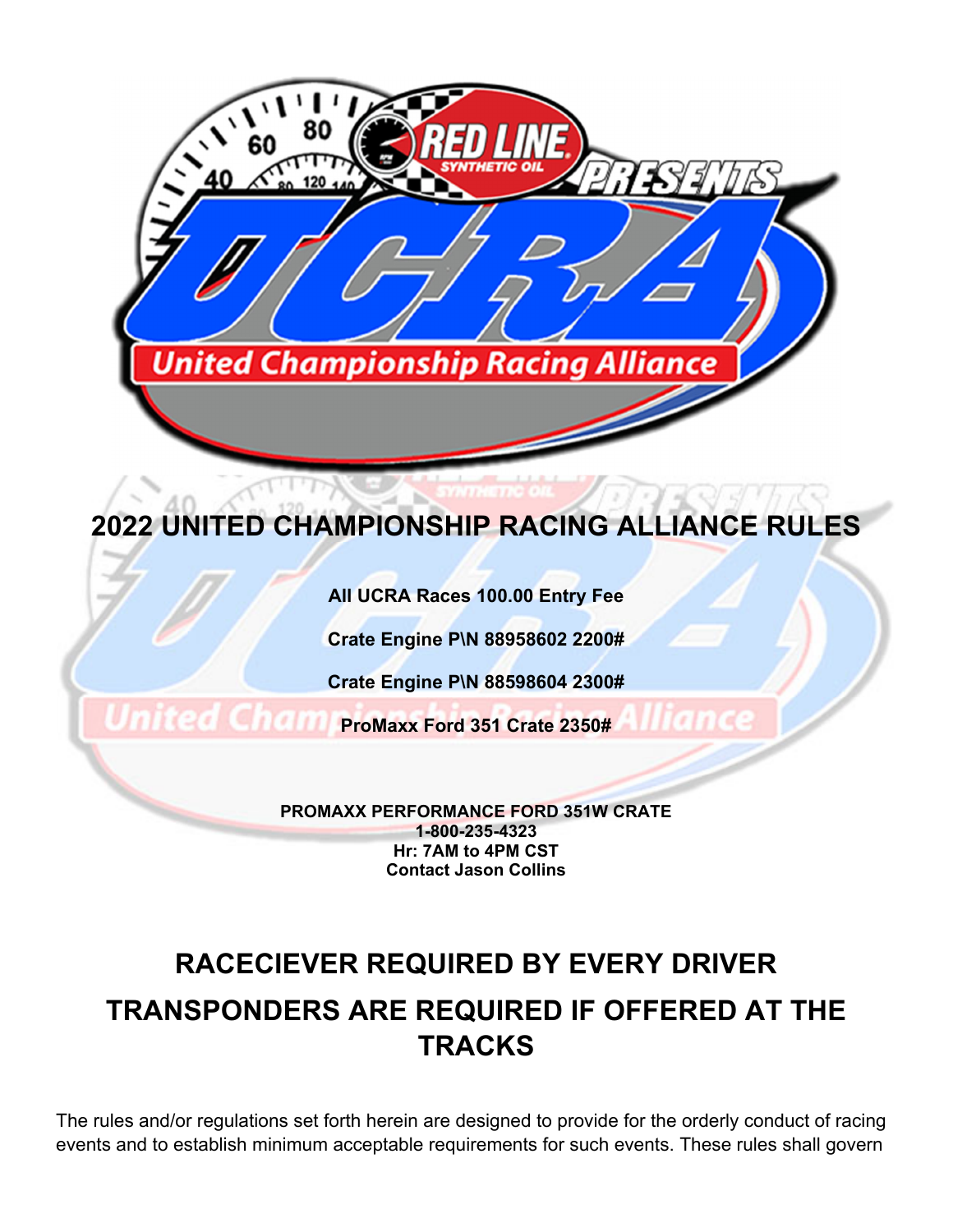the condition of all events, and by participating in these events, all participants are deemed to have complied with these rules.

NO EXPRESSED OR IMPLIED WARRANTY OF

SAFETY SHALL RESULTS FROM PUBLICATION(S) OF OR COMPLIANCE WITH THESE RULES AND/OR REGULATIONS.

They are intended as a guide for the conduct of the sport and are in no way a guarantee against injury or death to a participant, spectator, or official.

The race director shall be empowered to permit reasonable deviation from any of the specifications herein or impose any further restrictions that in his/her opinion do not alter the acceptable minimum requirements and/or in the fairness of competition.

NO EXPRESS OR IMPLIED WARRANTY OF SAFETY SHALL RESULT FROM SUCH ALTERATION OF SPECIFICATIONS. Any interpretation of deviation of these rules is left to the discretion of the officials, and their decision is final.

1. Series official's decision will be final. We cannot make the rules to fit everyone's needs and desires, so if you run, please be willing to go by the rules outlined.

2. All cars must cross scales before qualifying.

3. Top five (5) cars, must cross scales and post-race inspection.

 4. Prize money will not be held for anyone. It must be picked up the night it's earned, by the **Driver Only**, with Picture ID. NO exceptions.

 5. Any person caught drinking, using a controlled substance, fighting, or having any unacceptable behavior is subject to suspension. Terms of suspension will depend upon the violation and the recurrence. No points or money will be awarded to any driver violating policy. Unsportsmanlike conduct will not be tolerated on or off the track while attending an event. All drivers/crew are subject to sobriety testing. Any driver that is black flagged and does not adhere to the flag will forfeit prize money and points, and subject to suspension. Any driver or pit crew caught drinking alcoholic beverages or fighting at any race meet will automatically forfeit any money said car has won and points for that race meet. Any driver or pit crew-member that enters another driver's pit area will be deemed the aggressor.

 6. Away from either driver's pit area both drivers and pit crew-members will be considered aggressors.

7. The aggressor or aggressors could receive the suspension.

8. Drivers should be aware that they will be held responsible for ALL members of their race team.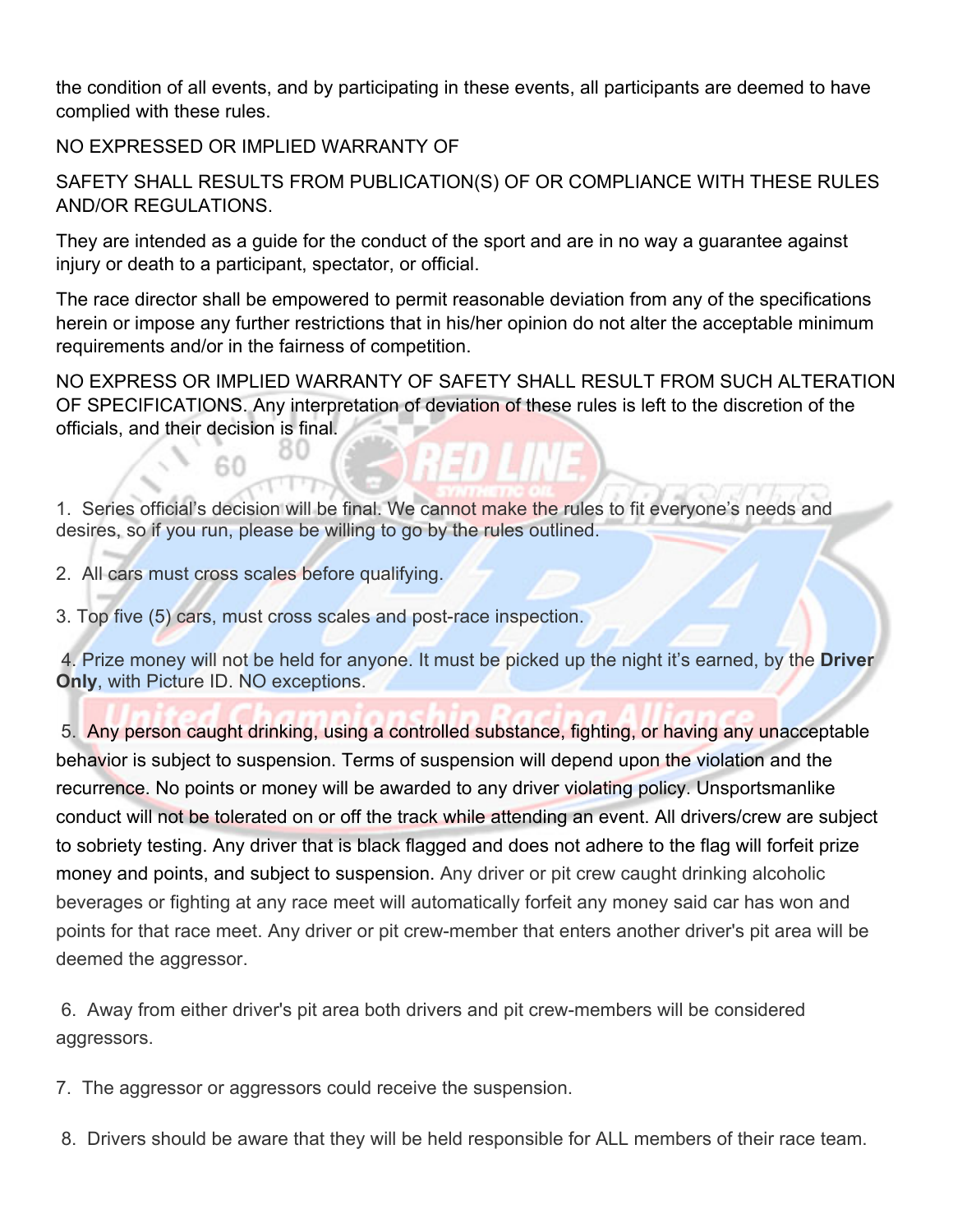9. In the event of any Felony conviction of a driver or car-owner, the disciplinary action could be indefinite suspension from United Championship Racing Alliance beginning with the date of the conviction, or the date of the completion of any incarceration subsequent to said conviction, whichever date shall last occur. In the event the conviction is Drug related, that person may be subject to a Drug Test before returning to competition.

 10. However, nothing shall prohibit the series Official's from administering any penalty, including immediate removal from the premises or permanent suspension of track privileges to driver, owner or pit crew member whose conduct, in the complete discretion of the series Official's represents a threat to the orderliness of track operations or the safety of others.

 11. Any driver who enters grandstand area and/or proceeds to enter without an invitation and conducts him or herself in an un-sportsman like manner may be suspended.

 12. An adult must accompany children under age 14 in the pit area at all times. And all children must stay clear of the Scale area at all times. Drivers, pit crew, members and spectators in the pit area, It is your responsibility to know where your children are at ALL times. Failure to do so could result in loss of pit privileges.

13. Unnecessary roughness on racetrack, the race will stop, and the person or persons will be put into the pits.

14. To be the official leader of the race you must have completed the last complete green lap.

 15. In the event of a caution, any car or cars that come to a stop due to being involved in the accident, the caution flag was displayed for will line up in the rear for the restart.

16. Any car for which the yellow flag is displayed for must restart in the rear.

17. Any car or cars caught illegal receives no money.

18. Refusing to obey series officials could result in laps taken away or suspended.

19. A driver going to the pits under yellow or red must go to the rear of the field.

 20. Any driver that gets out of his or her car on the track under a caution or red flag will be put in the pits. Do not get out of your car unless you are prepared to go to the pits. The only time this rule will be excused is for safety reasons, fire, etc.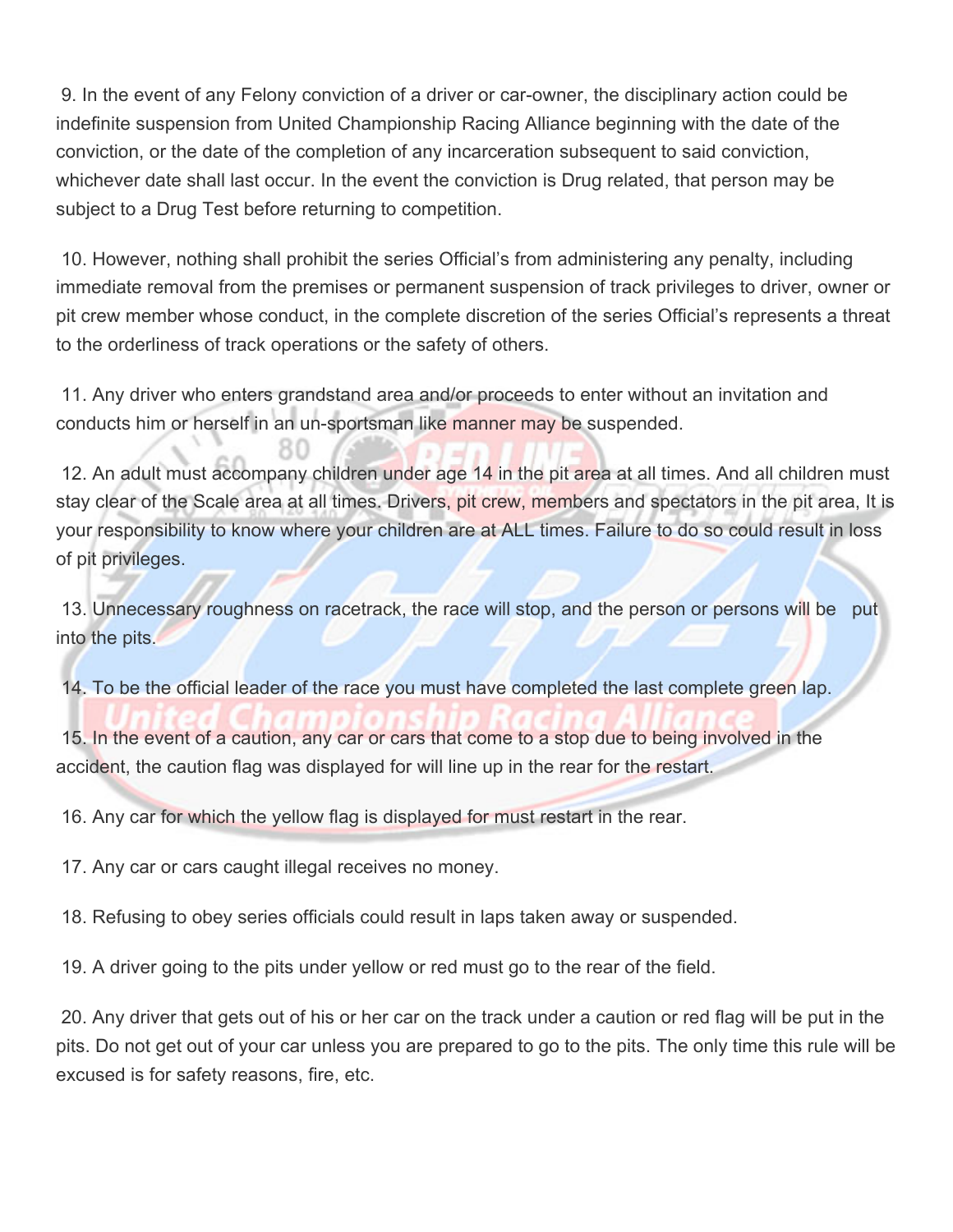21. Driving in the pit area, it is the driver's responsibility to drive slow and under control at all times in pit area. Any driver that drives reckless or out of control at the discretion of series officials could lose all pit privileges.

22. No work can be done on racecars on track. All work on racecars must be done in pit area.

 23. If a car sustains any damage on the racetrack that requires repairs, the car must go to the pits for the necessary repairs. Series officials or wrecker officials will not make repairs.

# 24. **Any car that brings out the Yellow Caution flag (3) times in a single car caution, car must go to the pits.**

25. Drivers will be paid according to laps completed. The payoff on a red and checkered flag will be the same as a restart.

**Start Money:** Must run 80% or more of laps to receive Start money of \$200.00. Anything less than 80% of laps completed will receive \$150.00.

# **Must Run 80% of Races to be Eligible for Championship Points Fund**

26. All cars are subject to inspection by series officials at any time. Any car that loses fuel cell is subject to a \$100.00 fine.

 27. Sign-in, it is the responsibility of the driver to sign-in under the correct name. Driver's name competing must match the sign-in sheet. In the event of a driver change officials must be notified so sign-in sheet can be changed prior to the start of any competition of the driver's division. NO driver changes will be allowed once competition for that race has started. Competition being Time trials and/or Heat races and/or Last Chance races and/or Feature race.

 28. Any car that pulls into the pit and re-enters the track under green and stops will be automatically put back into the pits. This applies on starts and or restarts.

 29. Series official reserves the right to add weight to any car in order to offset any minor rule violations. Official's discretion will be utilized.

 30. Any car caught that has lost a muffler or lead weight bars from their car may be fined \$50.00. Top 3 Cars will be checked at the scales.

# 31. **Pit boards, flashlights and any other signaling devices will not be allowed. Anyone caught doing so, will be subject to penalties.**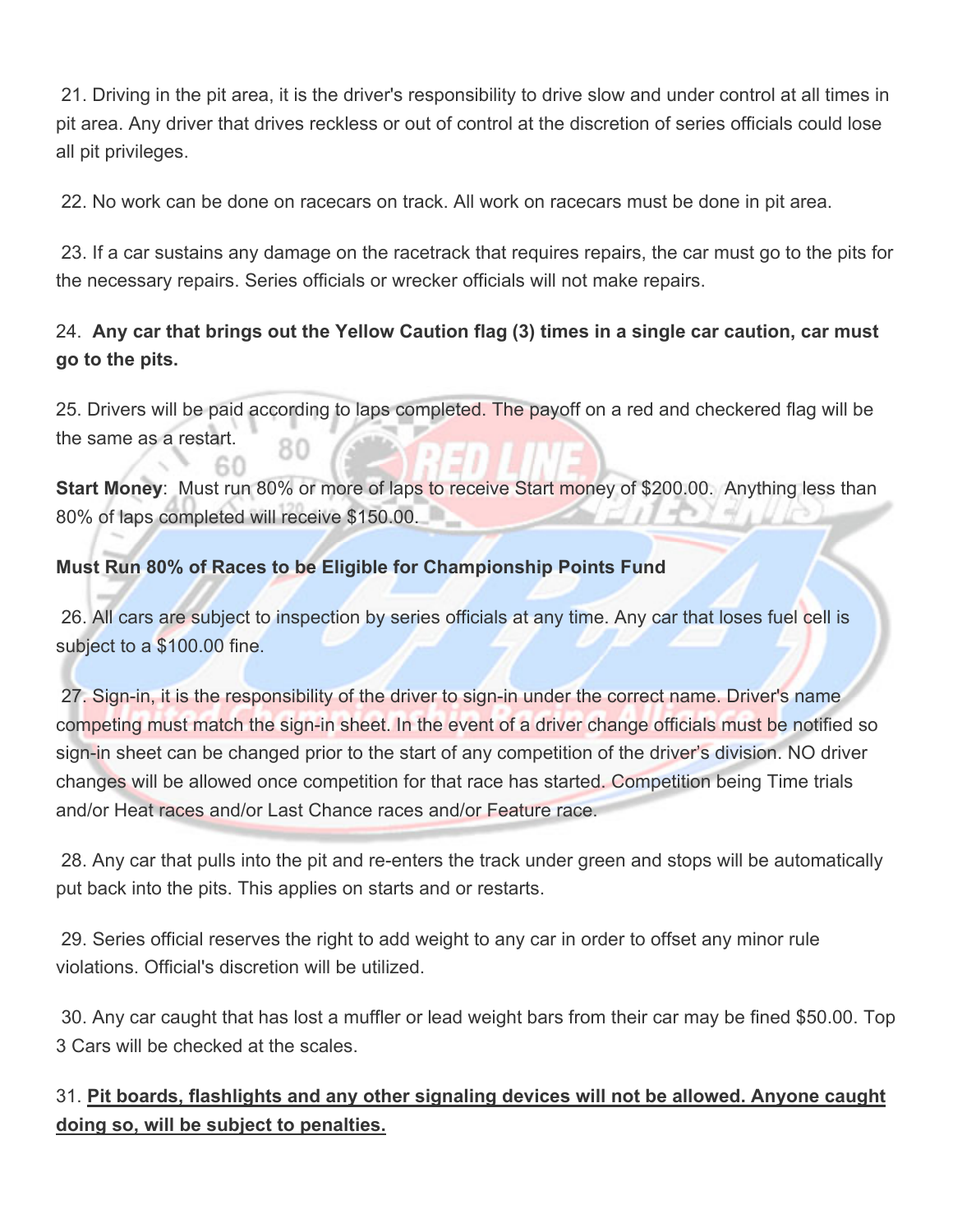32. All drivers entering race track from pits under green, yellow or red must enter the racetrack on the designated straightaway only.

 33. In the event of a driver intentionally hitting or running into someone's race car in hot laps, under caution or after the checkered flag, the penalty may be \$100.00 fine per hit and driver may be placed on probation for the remainder of the season. All fines must be paid before being allowed to compete in any event of United Crate Racing Alliance.

 34. In the event a driver is suspended - that suspension will start at the next scheduled event and continue until completed. Rain outs are not included



UCRA RACERS MUST COMPETE IN 80% OF NATIONAL CHAMPIONSHIP EVENTS TO RECEIVE POINTS FUND PAYOUT.

UCRA RACERS MUST BE IN ATTENDANCE AT THE AWARDS LUNCHEON/BANQUET TO RECEIVE POINTS FUND PAYOUT.

UCRA ADVERTISED POINT FUND (\$16,000) IS BASED ON THE NUMBER OF RACES ON THE SCHEDULE AT THE BEGINNING OF EACH SEASON. IN THE EVENT THAT A SCHEDULED RACE OR RACES ARE DROPPED, DUE TO CANCELLATION BY THE TRACK OR BY INCLEMENT WEATHER, THE SERIES RESERVES THE OPTION TO ADJUST THE POINT FUND TO REFLECT THE NUMBER OF RACES COMPLETED AT THE END OF THE SEASON. WE WILL DO EVERYTHING POSSIBLE TO PRODUCE THE NUMBER OF RACES SET FORTH, BUT SITUATIONS OCCUR, BEYOND OUR CONTROL.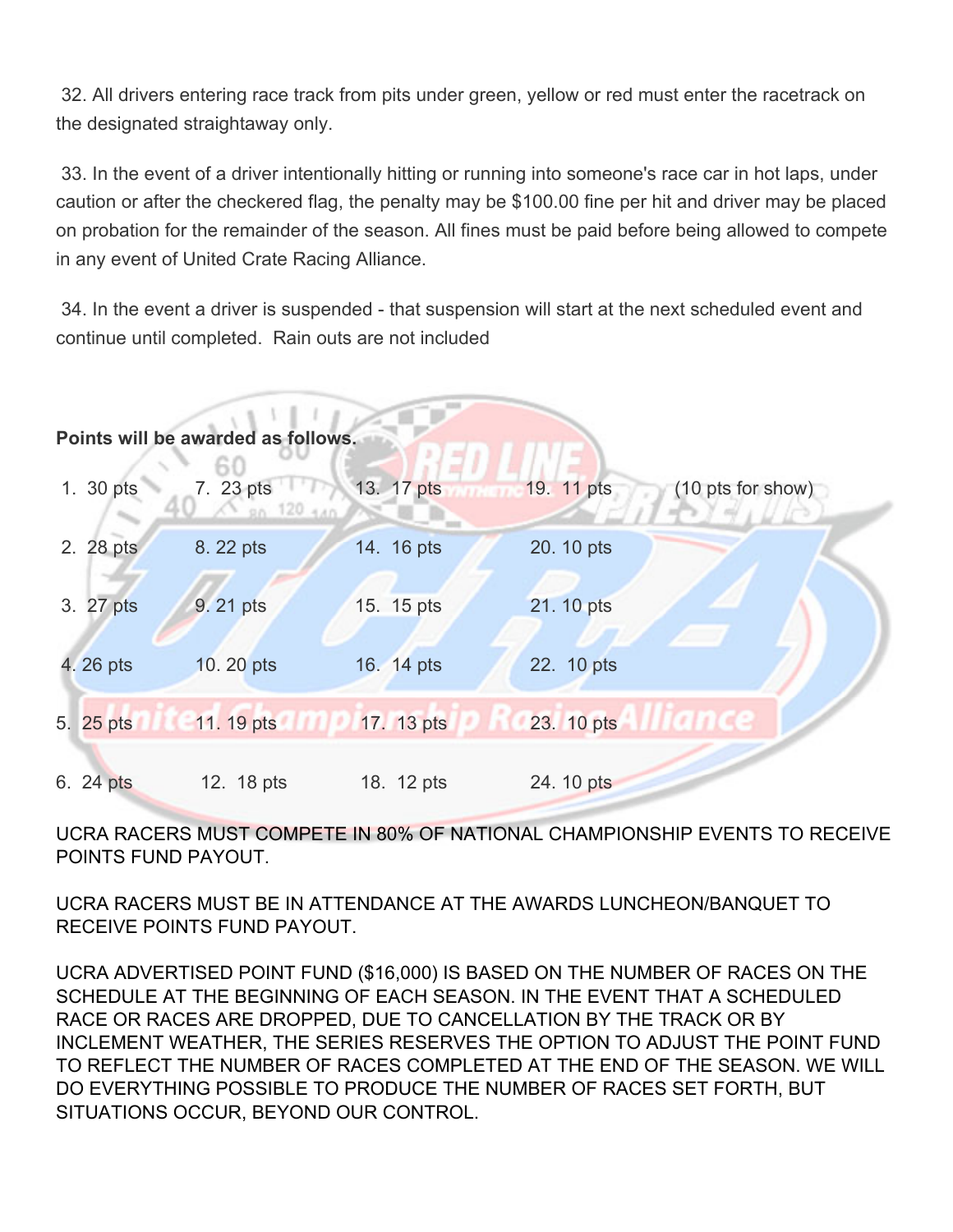Rookie of the Year Criteria:

To be eligible for UCRA ROTY \$1,000 Championship racers can NOT have won any Late Model Series Championship nor finished in any Top 10 in points in a series. The United Championship Racing Alliance - UCRA is a sanctioning body for Crate Late Model dirt racing and all rights and rules thereof are available to be adhered to on behalf of the United Crate Racing Alliance ©2019.

# CHANGES OR SUBSTITUTES

 1. At the discretion of the Series Officials. Drivers may change cars at any time between qualifying and the start of the Main Feature. However, any change will result in the driver starting in the rear of his or her Heat race, Last Chance race and/or Feature race.

2. Drivers must notify the Series Officials of any desired change before the Race, so that Prize Money may be awarded correctly.

 3. NOTE: For all races, once the field has been given the first green flag for a start, NO changes of car will be permitted, even if the start becomes void.

# **TRACTION CONTROL DEVICES**

 1. All Traction Control Devices are strictly prohibited during any form of a United Crate Racing Alliance event, race or practice/test session.

 2. Any traction control device utilizing wheel sensors or any means of measuring ground speed to control wheel spin are strictly prohibited.

 3. Any remote-controlled device inside or outside the cockpit of any competitor's racecar are strictly prohibited.

 4. A competitor found with any of the above mentioned will lose the complete device permanently and will be disqualified and may be suspended.

5. There is a \$400.00 claim rule on all ignition boxes.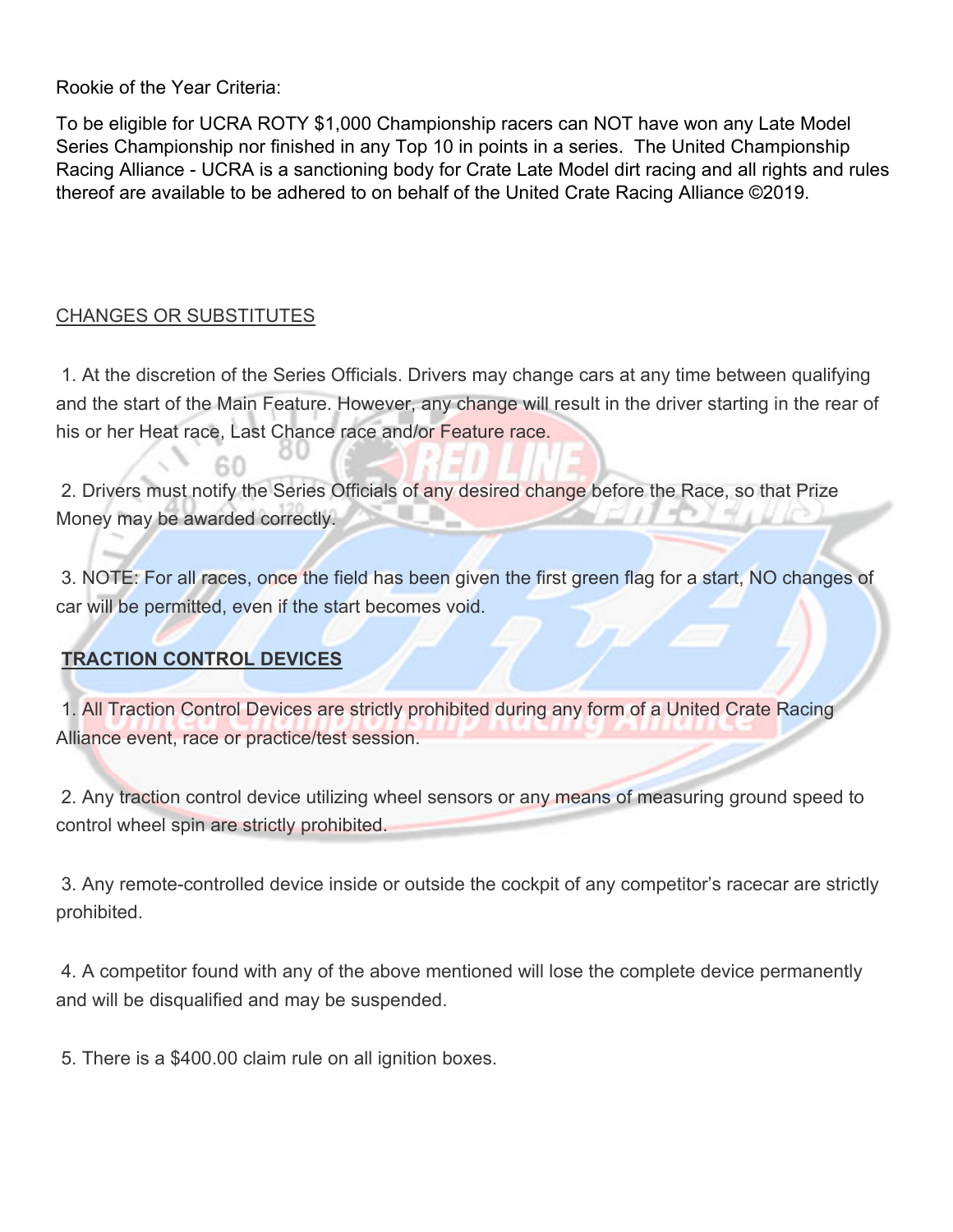#### **STARTS**

- 1. We use the green light system. This system will be used for all initial starts for Heats, Last Chance and/or Features.
- 2. On the initial start of race, Flagman starts the race at green light under flagman's discretion.
- 3. On restarts, starts will be between turns 3 and 4 with leader starting at Race Directors discretion
- 4. The green light at the end of the front straightaway is under the control of the Flagman and will be used on all initial starts.
- 5. The field must maintain an orderly, controlled pace around to turn 4, with the front row running side by side. Provided that the lineup is good, the race will be started at some point around turn 4. The race will not start until the green light is switched on by the flagman.
- 6. Anticipating the start or firing before the start will be considered a penalty and the offending driver or drivers will be put back one row, if a second infraction occurs.
- 7. In the event of a caution, before the first lap is complete, due to a multi car accident, the field will be lined-up for a complete restart in the original grid order, provided there are no penalties to be assessed. In the event you go in the pits you must be back on the track to take the "one lap to go" signal to get your original starting position back, if not you must go to the rear.

# **DOUBLE FILE RE-STARTS**

 1. When a caution flag occurs after the first lap is completed, the cars will line back up single file. When officials conclude every car is in their proper position, the double up signal will be given to the field and the leader will choose inside or out. 2<sup>nd</sup> place will line up beside the leader. Once the leader chooses, leader must lead green flag lap before leader can re-choose. Initial starts and re-starts apply.

 2. On double file re-starts the leader starts the race between turns 3 and 4. The cars behind the leader must not change lanes until they pass the flag stand. Cars must not "lay back" to get a roll or run on the cars in front of them.

3. Any car that is judged to be jumping the start will be penalized one spot. If the same car is judged to be jumping a second time in the same race, it will be penalized to the rear of the field.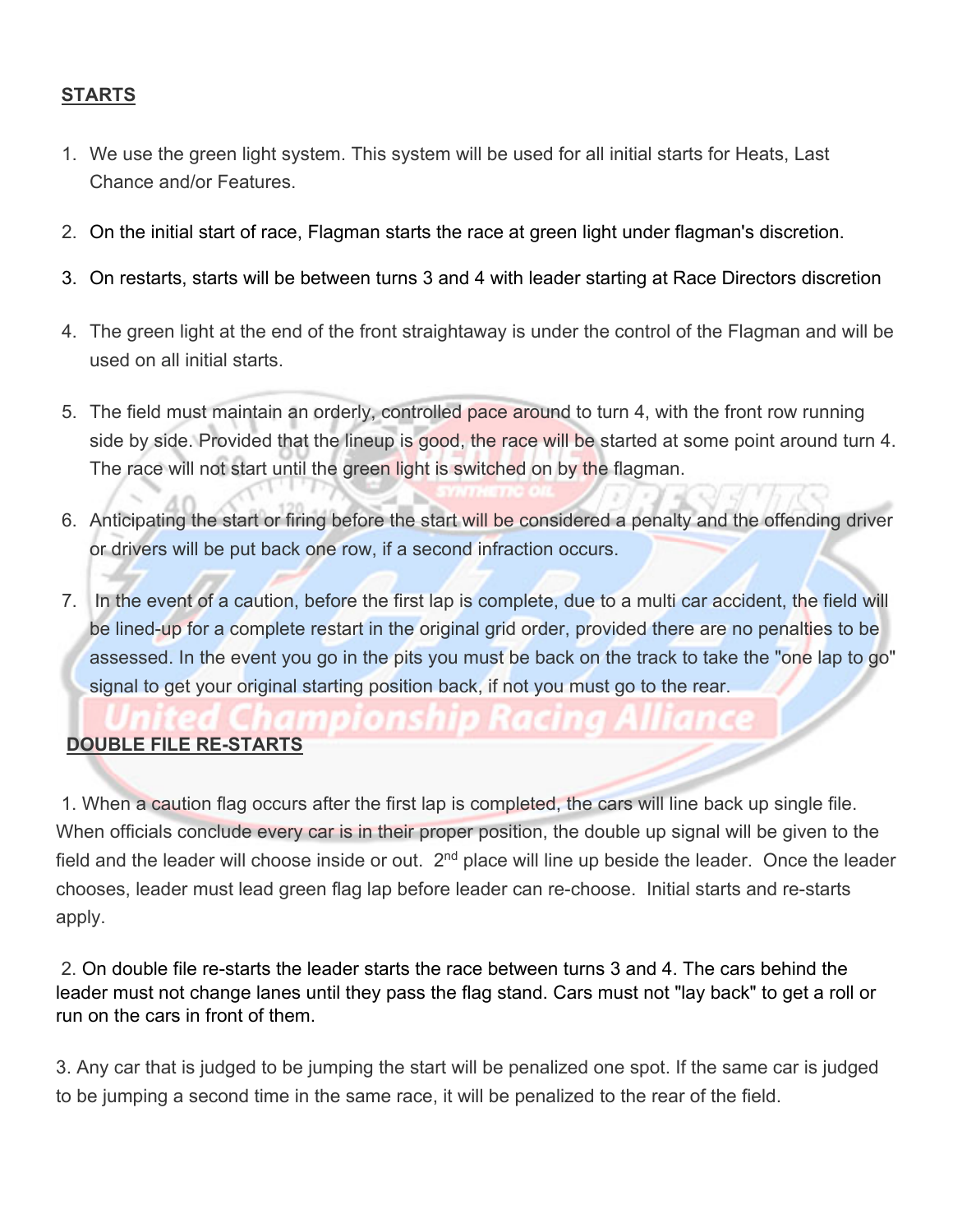4. Any driver who comes to a stop during the race, and in the opinion of the Officials, has done so deliberately to cause a re-start, will be put to the rear before the race is re-started.

# **FLAGS**

**GREEN FLAG:** Start the race.

**YELLOW FLAG**: Everyone slow down to a safe speed and follow the car you were behind the last green lap. You will be lined back up on the track where you were running, not the position that you are running.

**RED FLAG**: This flag means danger, stop as quickly as possible. Do not pass the flagman when this flag is displayed. The cars will be again lined up as they were running on the last green lap.

**BLACK FLAG:** This flag means pull into the pits.

LAP FLAG: Blue with a yellow stripe. Displayed to cars being lapped, must allow lead cars to pass.

**WHITE FLAG**: One lap to go.

**CHECKERED FLAG**: Finish the race is over.

# Inited Championshi

*United Crate Racing reserves the right to delete, change, or amend*

*rules in the interest of competition.*

# **PROTEST FEES**

- **1. GM 604; GM602; Promaxx 351W Ford protest fee \$800.00**
- **2. One Head and Oil Pan**
- **3. Based on the findings of the technical inspection at this point, and in the discretion of the technical director. A determination will be used if further disassembly is needed for more inspection.**
- **4. UCRA Technical Director will BE the sole technical inspector.**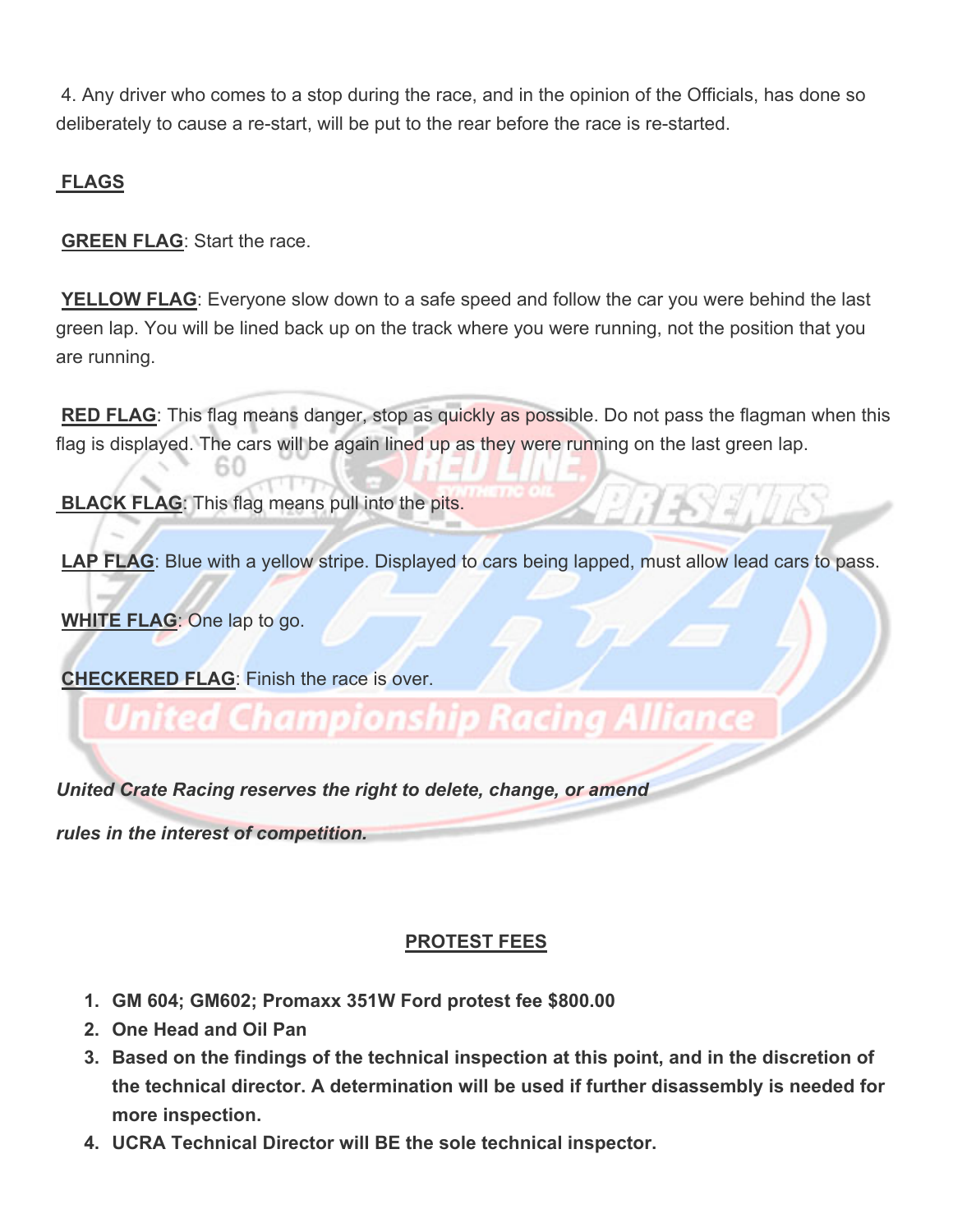**5. If any parts are suspicious in illegality, the parts will be confiscated by UCRA official for further evaluation.** 

### **PROTEST RULES**

1. **The only car that can be protested is the WINNING CAR, the ONLY one that can protest the WINNING CAR is the SECOND PLACE FINISHER. All protest must be filed along with protest fee (CASH ONLY) to the inspector within 5 minutes of the completion of the race. Within the Top five (5) finisher, the E85 Fuel can be protested. \$100.00 protest fee (20% to UCRA)** 

2. Refusing to tear down, you automatically forfeit all prize money and points for that race.

3. If you teardown and are found illegal you automatically forfeit all prize money and points for that race and you will be placed on probation for the remainder of the season, and a \$100.00 fine each time you refuse to tear down. Engine Protest **DOES NOT** cover nor include Tire Samples legality.

4. Teardown will be started, by protested inspector within 30 minutes from filed protest. Teardown allotted time is 2 hours from the time the inspector gives permission to start. If more than one item is protested inspector may allow extra time for teardown.

5. Protested car may have three people in the area at teardown. Two to tear down, and the third being driver/owner or representative. Protesting driver is the only person allowed in protest area. All persons in the area will conduct themselves in a sportsman like manner. If not, Inspector CAN and WILL call off the protest, disqualify or bar persons that do not behave accordingly. The moment teardown or inspection begins United Championship Racing Alliance will retain 20% of all protest fees regardless of the outcome. If driver refuses to tear down the driver that filed, the protest will be refunded 100% of his or her money. If protested driver is found legal, they will receive 80% of money filed by protesting driver. If the car is found illegal the protesting driver will be refunded 80% of their money.

6. Illegal parts will be confiscated by UCRA officials immediately. Tires will be held by UCRA officials until deemed that the samples submitted are "cleared" and/or "unaltered" by an independent testing facility. Illegal tires will be confiscated. Tire Sample Fee: \$150.00 per tire

7. Inspector's discretion will be utilized in determining cars legality, Ruling will be final.

8. During teardown all oil and antifreeze must be drained into approved container. Anyone caught dumping oil or antifreeze on the ground will be suspended.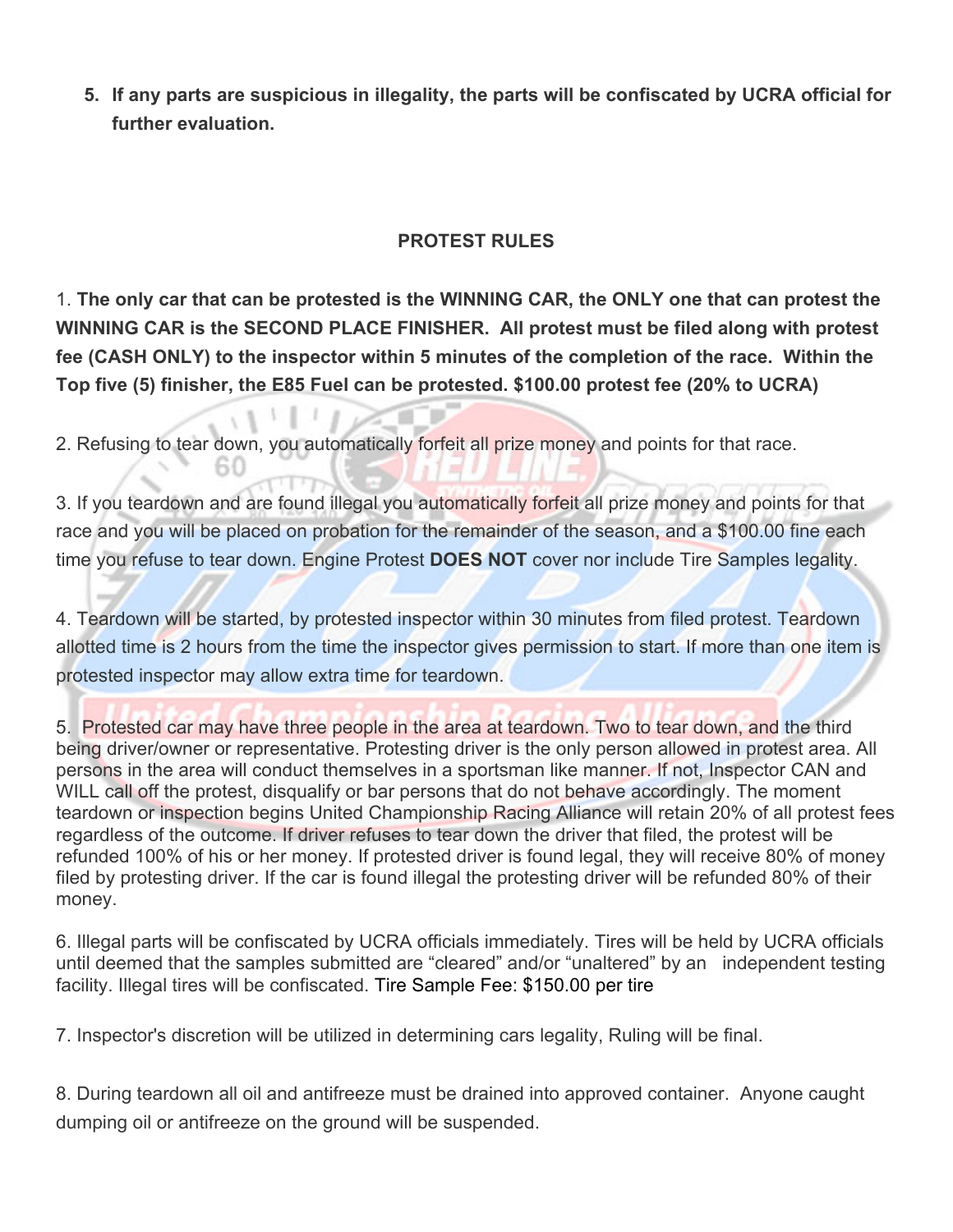#### **Engines & Shocks:**

GM 604 Motors will be allowed to be bored .20 over. Certified engine builder must use UCRA "+.20 seals" following engine work. Engine must completely conform to UCRA specifications, and use determined pistons and parts. ONE Shock per wheel; may run dummy shock or chain on left rear All Four Bars must be Solid Rods with Heim Joints on each end Engines must meet GM factory specs and rebuilt engines must meet GM rebuild specs

Must have all GM parts

Assemble height on GM 604 engine can be no less than 1.780"

Must have GM 604 stock valve springs

All engines must have factory GM sealing bolts, any Crate Sanction Seal System Allowed

No Black Market Seals, Any other Seal System call for Approval

# **CARBURETORS:**

Conventional type carburetor, no Pressurized carburetors

604 Engine 1" max Carburetor Spacer - No Spacer can protrude intake in any way

602 Engine 2" max Carburetor Spacer - No Spacer can protrude intake in any way

# **No Tri-Y Headers**

Engine placement 6" with 1" tolerance from center of Ball Joint to #1 Spark plug, 50lb penalty per inch over 7 inches, Maximum 2 inches.

#### **Fuel:**

Racing Gas or E85 Only Can be protested by any Top 5 feature finisher may protest any Top 5 competitor. Fuel Protest fee is \$100 (20% to UCRA). Percentage (ethanol to gasoline) will be checked. Must check 85 +/- (2). Tolerance will be 83-87 only. Fuel must be clear. If determined illegal by UCRA officials, the car/driver will be disqualified from the event.

#### **Bodies:**

Car bodies are allowed 72" deck width Car bodies are allowed 37" deck height (+/- 1" tolerance)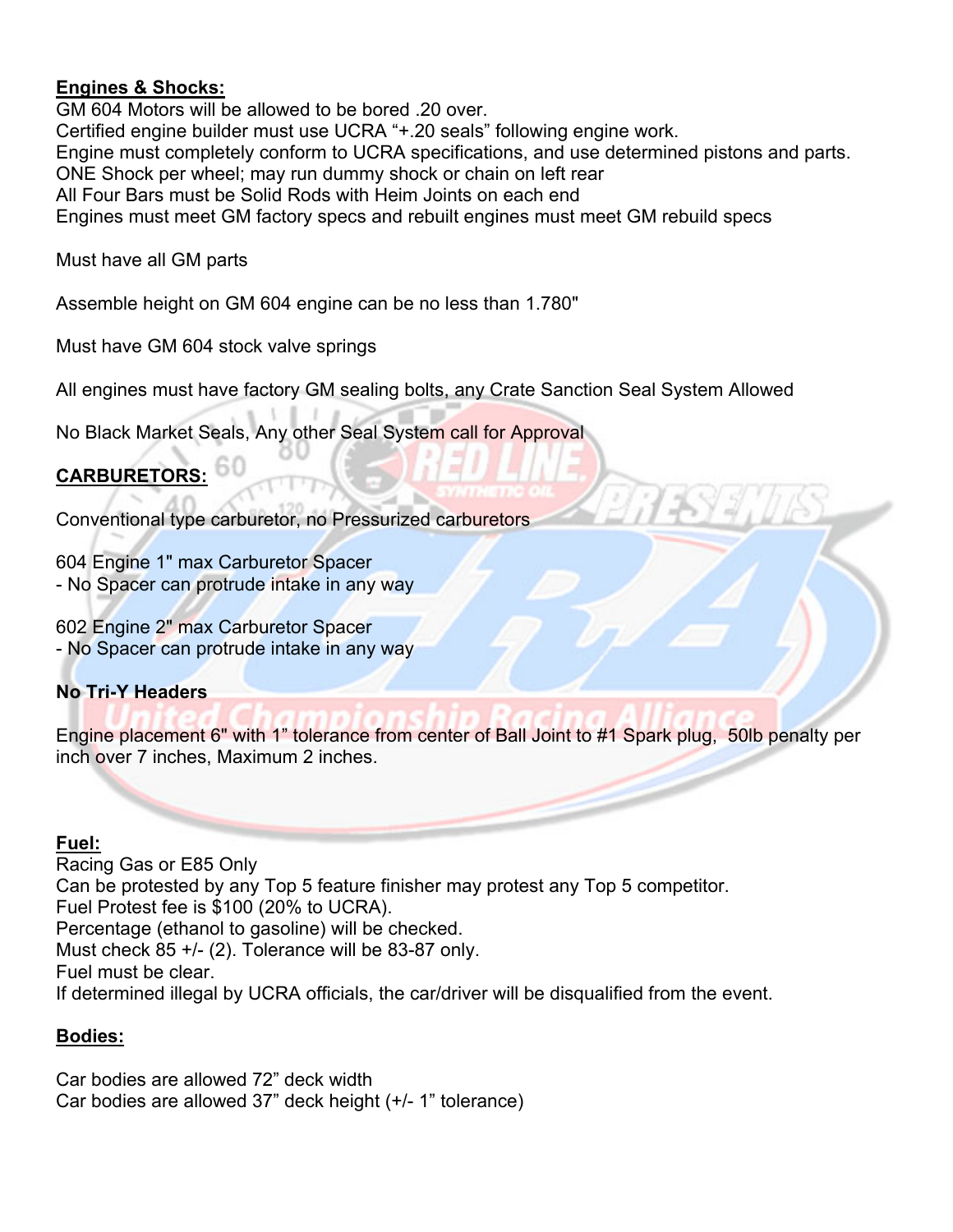#### **Mufflers:**

May be required at certain tracks

#### **Spoiler and Sides:**

8" Maximum

#### **Tires**:

Front Open

Right Rear Hoosier 55 or 1600 or American Racer 56 Left Rear Hoosier 21, 55, 1350 or 1600 or American Racer 48 or 56

All Hoosier Tires must be shoulder-plated tires Sipe and Grooving Allowed No Grinding off of numbers or compound Any Tire that has been altered will be illegal and confiscated All tires will be checked with a durometer No Chemical treating of tires allowed. All tires subject to sampling at any time

# **Provisionals:**

After the 2nd race of the season, positions 23rd and 24th will be filled by Points Provisionals

First two races of the Racing Season; 23rd and 24th positions will be filled by previous seasons top two in points out of the top Ten in Points.

Provisional's are for racers who attempt to qualify for feature starting positions during preliminary events. If racers do NOT attempt to qualify or run qualifying heat races, they will NOT be eligible for a provisional starting position. However, any racer is permitted to enter after qualifying and heat preliminaries in attempt to race into a transfer position. Racers failing to transfer will be given the minimum 10 points to show for UCRA National Points standings

#### **Post-Race**:

The Top 5 finishers in each Feature will report to tech immediately after the race

All Engines are subject to impound and teardown by the UCRA

All UCRA Races will start 24 cars maximum in the Feature

A (1) one pound per scored lap fuel burn-off tolerance will be allowed following the FEATURE only. No other weight tolerance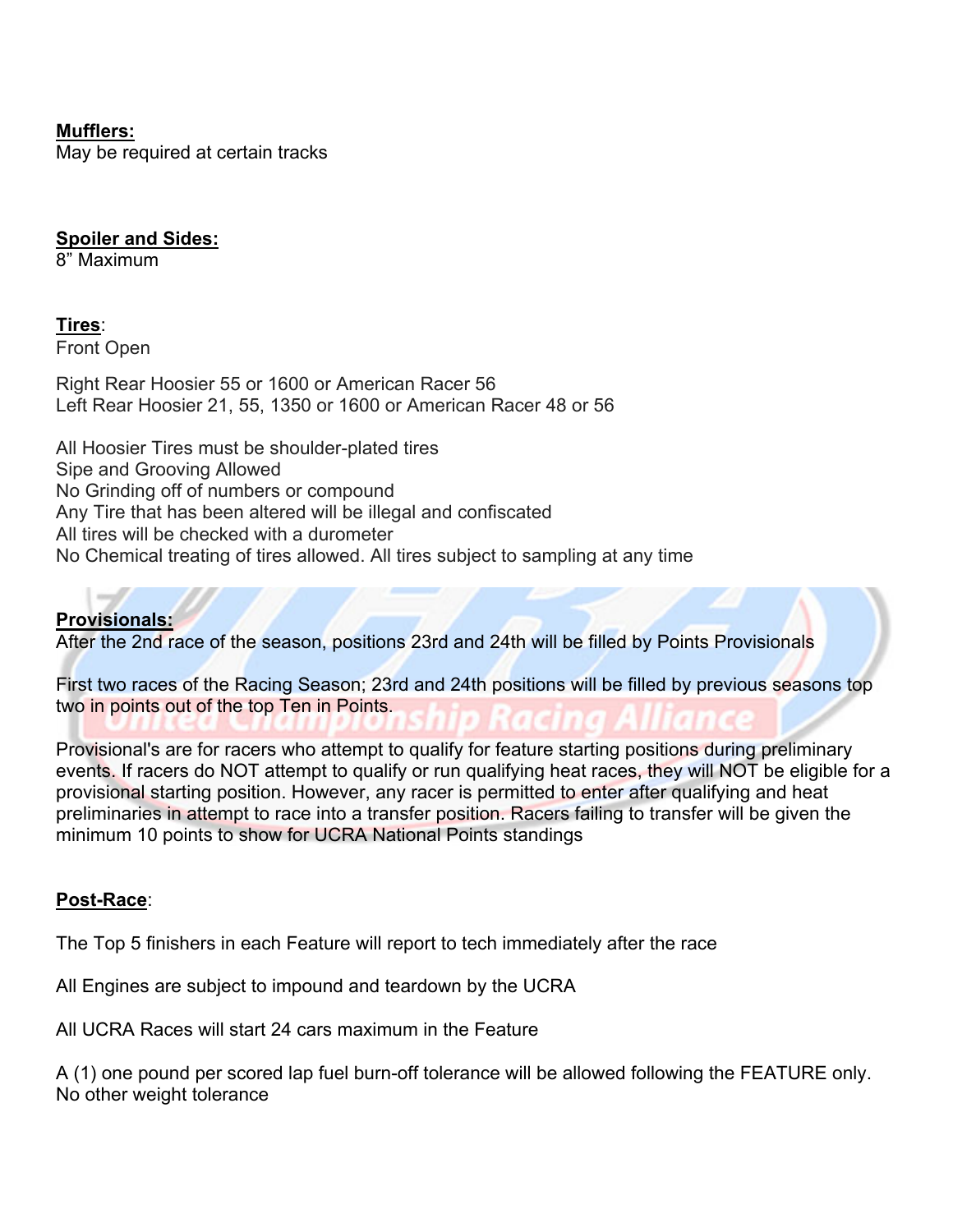All drivers who sign in and attempts to qualify and/or run a UCRA heat race will receive 10 points for show. In the event you are DQ in last chance or feature you will receive no points and no money

#### **FORMAT**

All cars will qualify two (2) laps; to determine their starting position in heat races. All cars will run heat races. Number of heat races to be determined by car count. B-Main's/Last Chance Race(s) as needed is determined by car count.

Heat Races, Last Chance Races and Provisionals will determine the 24-car field

#### **QUALIFYING: 2C/2L HEAT RACES 10 LAPS LAST CHASE RACE 12 LAPS UCRA MAIN EVENT FEATURE WILL BEGIN PROMPTLY BY 10PM LOCAL TIME TIME LIMITS MAY APPLY FEATURES 40 LAPS / 50 LAPS / 60-75 LAPS / 100 LAPS AS SET BY PROMOTER'S PURSE OPTIONS \$2,000 / \$2,500 / \$3,000 / \$5,000 / \$10,000 to-WIN**

|                                        | <b>GENERAL MOTORS FACTORY ENGINE SPECIFICATIONS</b> |                        |
|----------------------------------------|-----------------------------------------------------|------------------------|
| <b>Engine Weight (As Sold)</b>         | <b>434 Lbs</b>                                      | <b>375 Lbs</b>         |
| <b>HP &amp; Torque</b>                 | 350 @ 5000 rpm                                      | 400 @ 4500 rpm         |
| <b>Torque</b>                          | 390 @ 4000 rpm                                      | 400 @ 5500 rpm         |
| <b>Bore</b>                            | 3.998" - 4.001"                                     | 3.991" - 4.001"        |
| <b>Compression Ratio</b>               | $9.1 - 1$                                           | $9.6 - 1$              |
| <b>Block Casting Number</b>            | 10243880 or<br>14093638                             | 10243880               |
| <b>Deck Height</b>                     | $9.025"$ +/- .001"                                  | $9.025"$ +/- .001"     |
| <b>Crankshaft Type</b>                 | <b>Cast Iron</b>                                    |                        |
|                                        |                                                     | <b>Forged Steel</b>    |
| <b>Crankshaft Casting Number</b>       | 14082586                                            | 14088532               |
| <b>Piston Type</b>                     | <b>Cast Aluminum</b>                                | <b>Hi-Silicon Alum</b> |
| <b>Diameter</b>                        | 3.996"                                              | 3.998" - 3.999"        |
| <b>Valve Relief Type</b>               | 4 reliefs                                           | 4 reliefs              |
| <b>Dished or Dome</b>                  | <b>Dished</b>                                       | <b>Flat</b>            |
| Piston Weight (Piston Only)            | 598 / 512 * grams                                   | 533 grams              |
| <b>Piston Pin Weight</b>               | 144 / 159 * grams                                   |                        |
| <b>Connecting Rod Length</b>           | 5.7"                                                | 5.7"                   |
| Connecting Rod total wt +/-10.0<br>grm | 604.15 Grams                                        | <b>604.15 Grams</b>    |
| <b>Connecting Rod Upper End</b>        | <b>180.3 Grams</b>                                  | <b>180.3 Grams</b>     |
| <b>Connecting Rod Lower End</b>        | <b>424.1 Grams</b>                                  | <b>424.1 Grams</b>     |
| <b>Camshaft Type</b>                   | Hyd                                                 | <b>Hyd Roller</b>      |
| Camshaft Lift (int / exh measured @    | .435" / .460"                                       | .474" / .510"          |
| valve)                                 |                                                     |                        |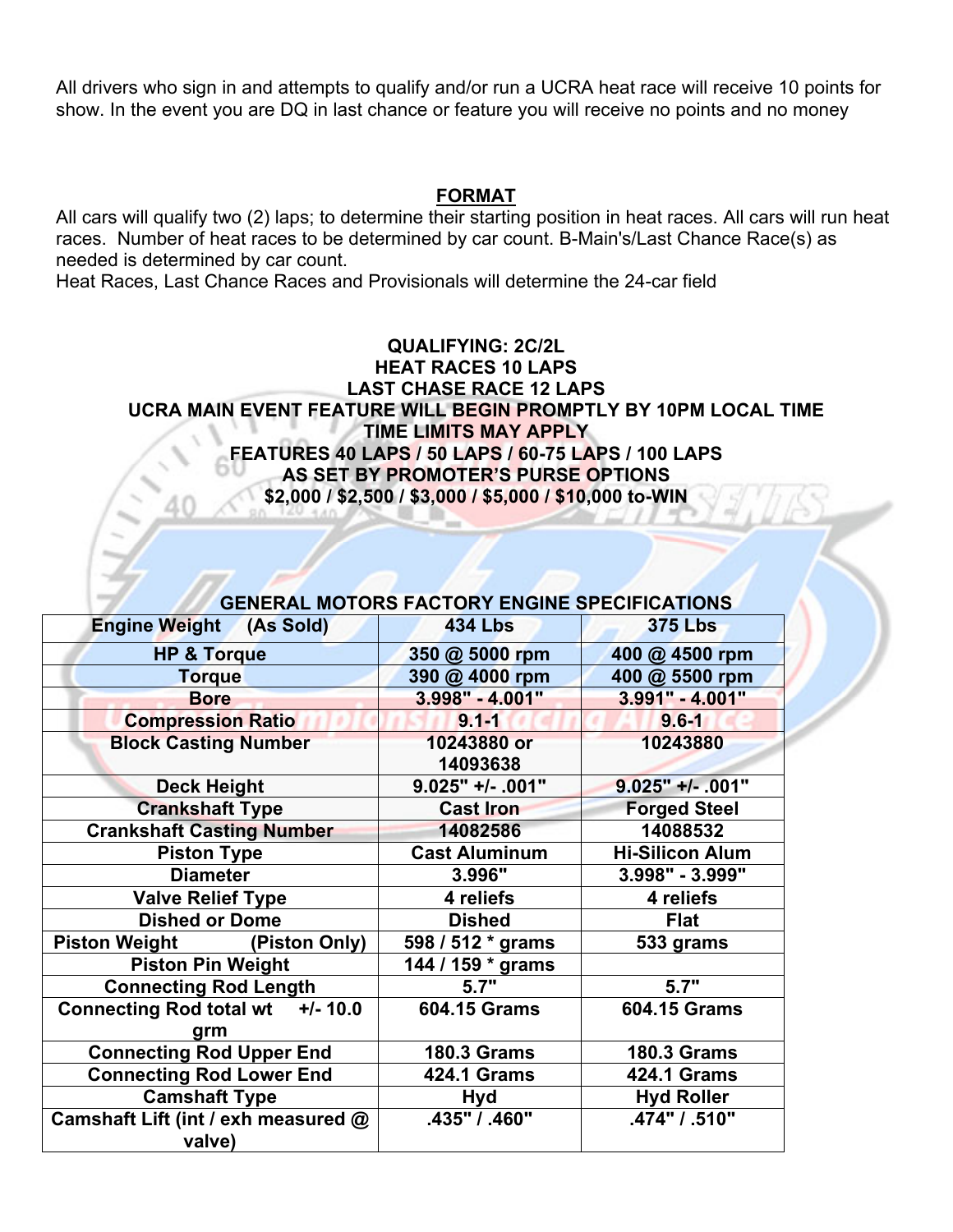| <b>Camshaft Lobe Lift:</b><br>(int / exh)    | .290" / 306"             | .316" / .340"        |
|----------------------------------------------|--------------------------|----------------------|
| (int / exh)<br>Duration @ .050"              | 212/222                  | 208 / 221            |
| <b>Camshaft Lobe Centerline</b>              | 112.5 degrees            | 112 degrees          |
| <b>Rocker Arm Type</b>                       | <b>Stamped Steel</b>     | <b>Roller Rocker</b> |
| <b>Rocker Arm Ratio</b>                      | 1.5                      | 1.5                  |
| <b>Head Gasket Type</b>                      | <b>Composite / Steel</b> | <b>Composite</b>     |
| <b>Thickness</b>                             | .028"                    | .051"                |
| <b>Cylinder Head Type</b>                    | <b>Iron Vortec</b>       | <b>Aluminum</b>      |
| <b>Casting Number</b>                        | 12558062                 | 12367712             |
| <b>Valve Sizes</b>                           | 1.94" / 1.50"            | 2.00" / 1.55"        |
| <b>Combustion Chamber CC's</b><br>$(+/- 1 -$ | 64                       | 62                   |
| $2$ cc)                                      |                          |                      |
| <b>Intake Port CC's</b><br>( +/- 1-          | 170                      | 205                  |
| $2$ cc)                                      |                          |                      |
| <b>Exhaust Port CC's</b><br>$+/-$            |                          | 77                   |
| $1-2$ cc)                                    |                          |                      |
| <b>Normal Oil Pressures</b>                  | 40 psi @ 2000 rpm        | 40 psi @ 2000 rpm    |

**\*Note: \*signifies 19258602 engine part specifications** 

**No Deck Surfacing after 1st Rebuild** 

**No Angle Milling of Cylinder Heads to Increase Compression Ratio** 

**No Modifications to: Rods or Pistons** 

**Cranks may be turned .010 NO off set grinding** 

| <b>PROMAXX PERFORMANCE FORD 351W CRATE ENGINE SPECIFICATIONS</b> |             |
|------------------------------------------------------------------|-------------|
| <b>DESCRIPTION</b>                                               | <b>351W</b> |

60

| <b>ENGINE WEIGHT</b>                | <b>400LBS</b>                         |
|-------------------------------------|---------------------------------------|
| <b>BORE</b>                         | 4.030                                 |
| <b>STROKE</b>                       | 3.5                                   |
| <b>COMPRESSION RATIO</b>            | <b>10 TO 1</b>                        |
| <b>BLOCK TYPE</b>                   | <b>CAST IRON</b>                      |
| <b>DECK HEIGHT</b>                  | 9.5                                   |
| <b>CRANKSHAFT TYPE</b>              | <b>CAST IRON (POSSIBLE FORGED)</b>    |
| <b>CRANKSHAFT WEIGHT</b>            | <b>55.2LBS</b>                        |
| <b>PISTON TYPE</b>                  | <b>HI SILICON ALUMINIUM (POSSIBLE</b> |
|                                     | <b>FORGED)</b>                        |
| <b>PISTON VALVE RELIEF</b>          | <b>2 RELIEFS</b>                      |
| <b>PISTON CROWN</b>                 | <b>FLAT TOP</b>                       |
| <b>PISTON WEIGHT</b>                | <b>786 W/PIN</b>                      |
| <b>CONNECTING ROD LENGTH</b>        | 5.955                                 |
| <b>CONNECTING ROD WEIGHT</b>        | 695                                   |
| <b>CAMSHAFT TYPE</b>                | <b>HYDRAULIC ROLLER</b>               |
| <b>CAMSHAFT LIFT (INT/EXH)</b>      | .474/.510                             |
| <b>CAMSHAFT LOBE LIFT (INT/EXH)</b> | .316/.340                             |
| <b>CAMSHAFT DURATION @ .050</b>     | 208/221                               |
|                                     |                                       |